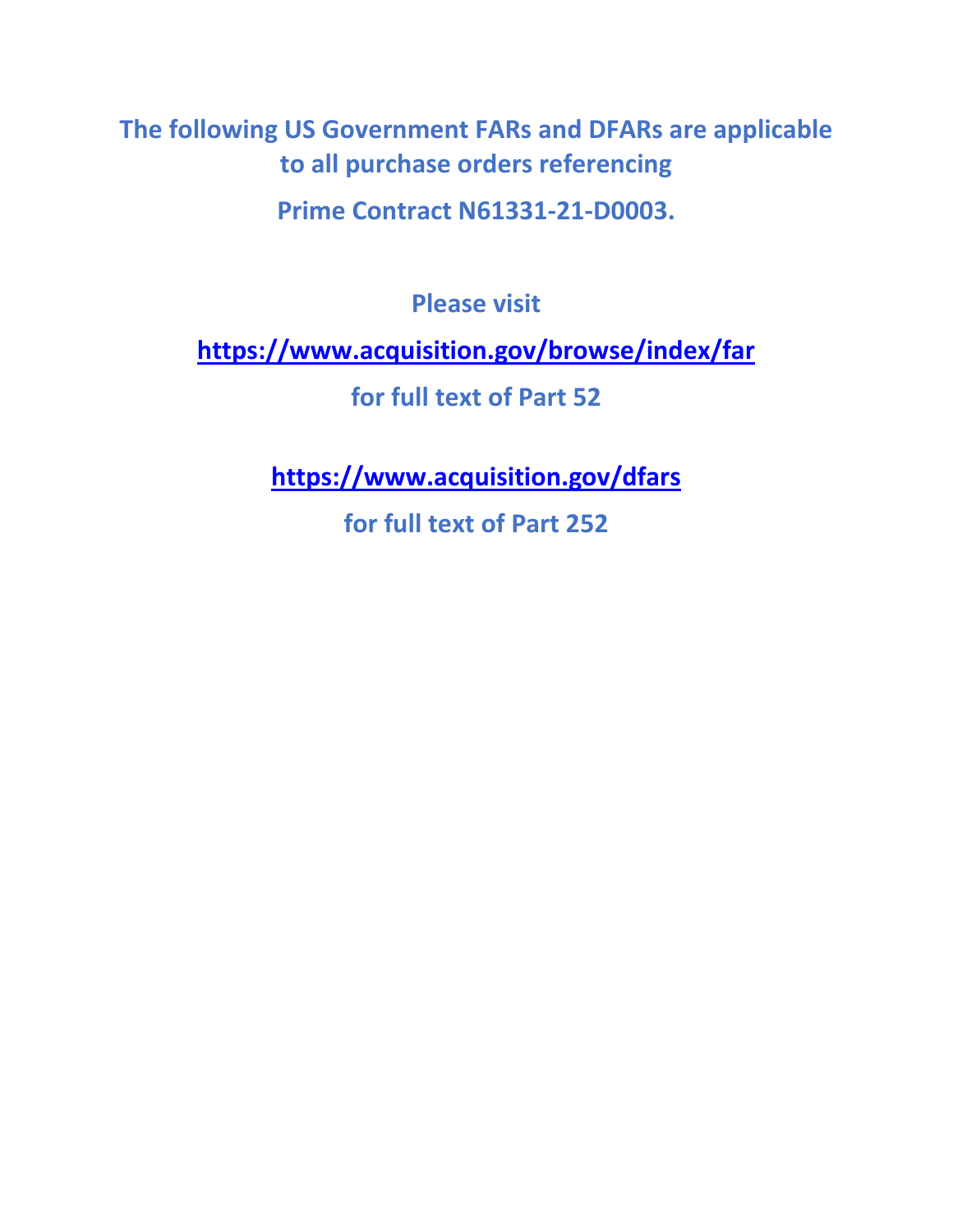### Section I - Contract Clauses

## CLAUSES INCORPORATED BY REFERENCE

| Definitions                                                                                                                              | <b>JUN 2020</b>                                                                                                                                                                                                                                                                                                                                  |
|------------------------------------------------------------------------------------------------------------------------------------------|--------------------------------------------------------------------------------------------------------------------------------------------------------------------------------------------------------------------------------------------------------------------------------------------------------------------------------------------------|
| Gratuities                                                                                                                               | <b>APR 1984</b>                                                                                                                                                                                                                                                                                                                                  |
|                                                                                                                                          | <b>JUN 2020</b>                                                                                                                                                                                                                                                                                                                                  |
| <b>Anti-Kickback Procedures</b>                                                                                                          | <b>JUN 2020</b>                                                                                                                                                                                                                                                                                                                                  |
| Cancellation, Rescission, and Recovery of Funds for Illegal orMAY 2014                                                                   |                                                                                                                                                                                                                                                                                                                                                  |
| Price Or Fee Adjustment For Illegal Or Improper Activity                                                                                 | <b>MAY 2014</b>                                                                                                                                                                                                                                                                                                                                  |
| Limitation On Payments To Influence Certain Federal<br>Transactions                                                                      | <b>JUN 2020</b>                                                                                                                                                                                                                                                                                                                                  |
| Contractor Code of Business Ethics and Conduct                                                                                           | <b>JUN 2020</b>                                                                                                                                                                                                                                                                                                                                  |
| Display of Hotline Poster(s)                                                                                                             | <b>JUN 2020</b>                                                                                                                                                                                                                                                                                                                                  |
| Contractor Employee Whistleblower Rights and Requirement JUN 2020<br>To Inform Employees of Whistleblower Rights                         |                                                                                                                                                                                                                                                                                                                                                  |
| Prohibition on Requiring Certain Internal Confidentiality<br><b>Agreements or Statements</b>                                             | <b>JAN 2017</b>                                                                                                                                                                                                                                                                                                                                  |
| Printed or Copied Double-Sided on Postconsumer Fiber<br><b>Content Paper</b>                                                             | <b>MAY 2011</b>                                                                                                                                                                                                                                                                                                                                  |
| Reporting Executive Compensation and First-Tier<br><b>Subcontract Awards</b>                                                             | <b>JUN 2020</b>                                                                                                                                                                                                                                                                                                                                  |
| System for Award Management Maintenance                                                                                                  | <b>OCT 2018</b>                                                                                                                                                                                                                                                                                                                                  |
| Certifications.                                                                                                                          | <b>DEC 2014</b>                                                                                                                                                                                                                                                                                                                                  |
| Basic Safeguarding of Covered Contractor Information<br>Systems                                                                          | <b>JUN 2016</b>                                                                                                                                                                                                                                                                                                                                  |
| Prohibition on Contracting for Hardware, Software, and<br>Services Developed or Provided by Kaspersky Lab and Other<br>Covered Entities. | <b>JUL 2018</b>                                                                                                                                                                                                                                                                                                                                  |
| Prohibition on Contracting for Certain Telecommunications                                                                                | <b>AUG 2020</b>                                                                                                                                                                                                                                                                                                                                  |
|                                                                                                                                          | <b>SEP 1989</b>                                                                                                                                                                                                                                                                                                                                  |
| Protecting the Government's Interest When Subcontracting<br>With Contractors Debarred, Suspended, or Proposed for<br>Debarment           | <b>JUN 2020</b>                                                                                                                                                                                                                                                                                                                                  |
| Prohibition on Contracting With Inverted Domestic<br>Corporations                                                                        | <b>NOV 2015</b>                                                                                                                                                                                                                                                                                                                                  |
| Market Research                                                                                                                          | <b>JUN 2020</b>                                                                                                                                                                                                                                                                                                                                  |
| <b>Material Requirements</b>                                                                                                             | <b>AUG 2000</b>                                                                                                                                                                                                                                                                                                                                  |
|                                                                                                                                          | <b>JUN 2020</b>                                                                                                                                                                                                                                                                                                                                  |
| Order of Precedence--Uniform Contract Format                                                                                             | <b>OCT 1997</b>                                                                                                                                                                                                                                                                                                                                  |
|                                                                                                                                          |                                                                                                                                                                                                                                                                                                                                                  |
| Price Reduction for Defective Certified Cost or Pricing Data--JUN 2020<br>Modifications                                                  |                                                                                                                                                                                                                                                                                                                                                  |
| Subcontractor Certified Cost or Pricing Data (Deviation 2018-JUN 2020<br>00015                                                           |                                                                                                                                                                                                                                                                                                                                                  |
| Subcontractor Certified Cost or Pricing Data - Modifications JUN 2020<br>(Deviation 2018-O0015)                                          |                                                                                                                                                                                                                                                                                                                                                  |
|                                                                                                                                          | Restrictions On Subcontractor Sales To The Government<br><b>Improper Activity</b><br>Incorporation by Reference of Representations and<br>and Video Surveillance Services or Equipment.<br>First Article Approval--Contractor Testing<br>Audit and Records--Negotiation<br>Price Reduction for Defective Certified Cost or Pricing Data AUG 2011 |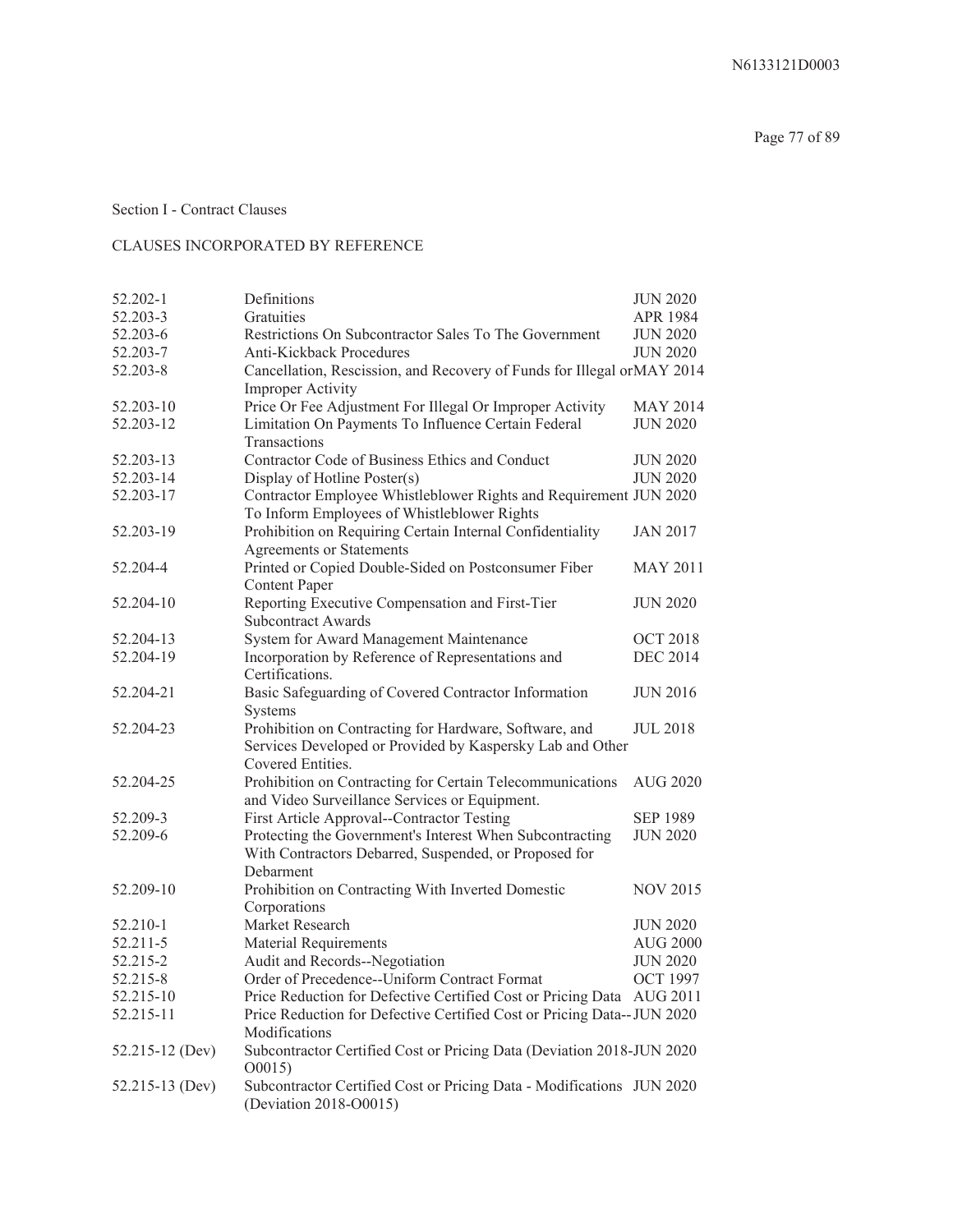# Page 78 of 89

| 52.215-14      | Integrity of Unit Prices                                              | <b>JUN 2020</b> |
|----------------|-----------------------------------------------------------------------|-----------------|
| 52.215-15      | Pension Adjustments and Asset Reversions                              | <b>OCT 2010</b> |
| 52.215-17      | Waiver of Facilities Capital Cost of Money                            | <b>OCT 1997</b> |
| 52.215-18      | Reversion or Adjustment of Plans for Postretirement Benefits JUL 2005 |                 |
|                | (PRB) Other than Pensions                                             |                 |
| 52.215-19      | Notification of Ownership Changes                                     | <b>OCT 1997</b> |
| 52.215-23      | Limitations on Pass-Through Charges                                   | <b>JUN 2020</b> |
| 52.216-7       | Allowable Cost And Payment                                            | <b>AUG 2018</b> |
| 52.216-8       | Fixed Fee                                                             | <b>JUN 2011</b> |
| 52.217-7       | Option For Increased Quantity-Separately Priced Line Item             | <b>MAR 1989</b> |
| 52.219-8       | <b>Utilization of Small Business Concerns</b>                         | <b>OCT 2018</b> |
| 52.219-28      | Post-Award Small Business Program Rerepresentation                    | <b>NOV 2020</b> |
| 52.222-2       | Payment For Overtime Premiums                                         | <b>JUL 1990</b> |
| 52.222-3       | Convict Labor                                                         | <b>JUN 2003</b> |
| 52.222-4       | Contract Work Hours and Safety Standards - Overtime                   | <b>MAY 2018</b> |
|                | Compensation                                                          |                 |
| 52.222-19      | Child Labor -- Cooperation with Authorities and Remedies              | <b>JAN 2020</b> |
| 52.222-21      | Prohibition Of Segregated Facilities                                  | APR 2015        |
| 52.222-26      | <b>Equal Opportunity</b>                                              | <b>SEP 2016</b> |
| 52.222-29      | Notification Of Visa Denial                                           | APR 2015        |
| 52.222-35      | <b>Equal Opportunity for Veterans</b>                                 | <b>JUN 2020</b> |
| 52.222-36      | Equal Opportunity for Workers with Disabilities                       | <b>JUN 2020</b> |
| 52.222-37      | <b>Employment Reports on Veterans</b>                                 | <b>JUN 2020</b> |
| 52.222-40      | Notification of Employee Rights Under the National Labor              | <b>DEC 2010</b> |
|                | <b>Relations Act</b>                                                  |                 |
| 52.222-50      | Combating Trafficking in Persons                                      | <b>OCT 2020</b> |
| 52.223-6       | Drug-Free Workplace                                                   | <b>MAY 2001</b> |
| 52.223-18      | Encouraging Contractor Policies To Ban Text Messaging                 | <b>JUN 2020</b> |
|                | While Driving                                                         |                 |
| 52.225-13      | Restrictions on Certain Foreign Purchases                             | <b>JUN 2008</b> |
| 52.227-1 Alt I | Authorization And Consent (JUN 2020) - Alternate I                    | APR 1984        |
| 52.227-11      | Patent Rights--Ownership By The Contractor                            | <b>MAY 2014</b> |
| 52.232-1       | Payments                                                              | APR 1984        |
| 52.232-8       | Discounts For Prompt Payment                                          | <b>FEB 2002</b> |
| 52.232-11      | Extras                                                                | APR 1984        |
| 52.232-17      | Interest                                                              | <b>MAY 2014</b> |
| 52.232-22      | <b>Limitation Of Funds</b>                                            | APR 1984        |
| 52.232-23      | Assignment Of Claims                                                  | <b>MAY 2014</b> |
| 52.232-25      | Prompt Payment                                                        | <b>JAN 2017</b> |
| 52.232-33      | Payment by Electronic Funds Transfer--System for Award                | <b>OCT 2018</b> |
|                | Management                                                            |                 |
| 52.232-39      | Unenforceability of Unauthorized Obligations                          | <b>JUN 2013</b> |
| 52.232-40      | Providing Accelerated Payments to Small Business                      | <b>DEC 2013</b> |
|                | Subcontractors                                                        |                 |
| 52.233-1       | Disputes                                                              | <b>MAY 2014</b> |
| 52.233-3       | Protest After Award                                                   | AUG 1996        |
| 52.233-4       | Applicable Law for Breach of Contract Claim                           | <b>OCT 2004</b> |
| 52.237-2       | Protection Of Government Buildings, Equipment, And                    | APR 1984        |
|                | Vegetation                                                            |                 |
| 52.242-1       | Notice of Intent to Disallow Costs                                    | APR 1984        |
| 52.242-3       | Penalties for Unallowable Costs                                       | <b>MAY 2014</b> |
|                |                                                                       |                 |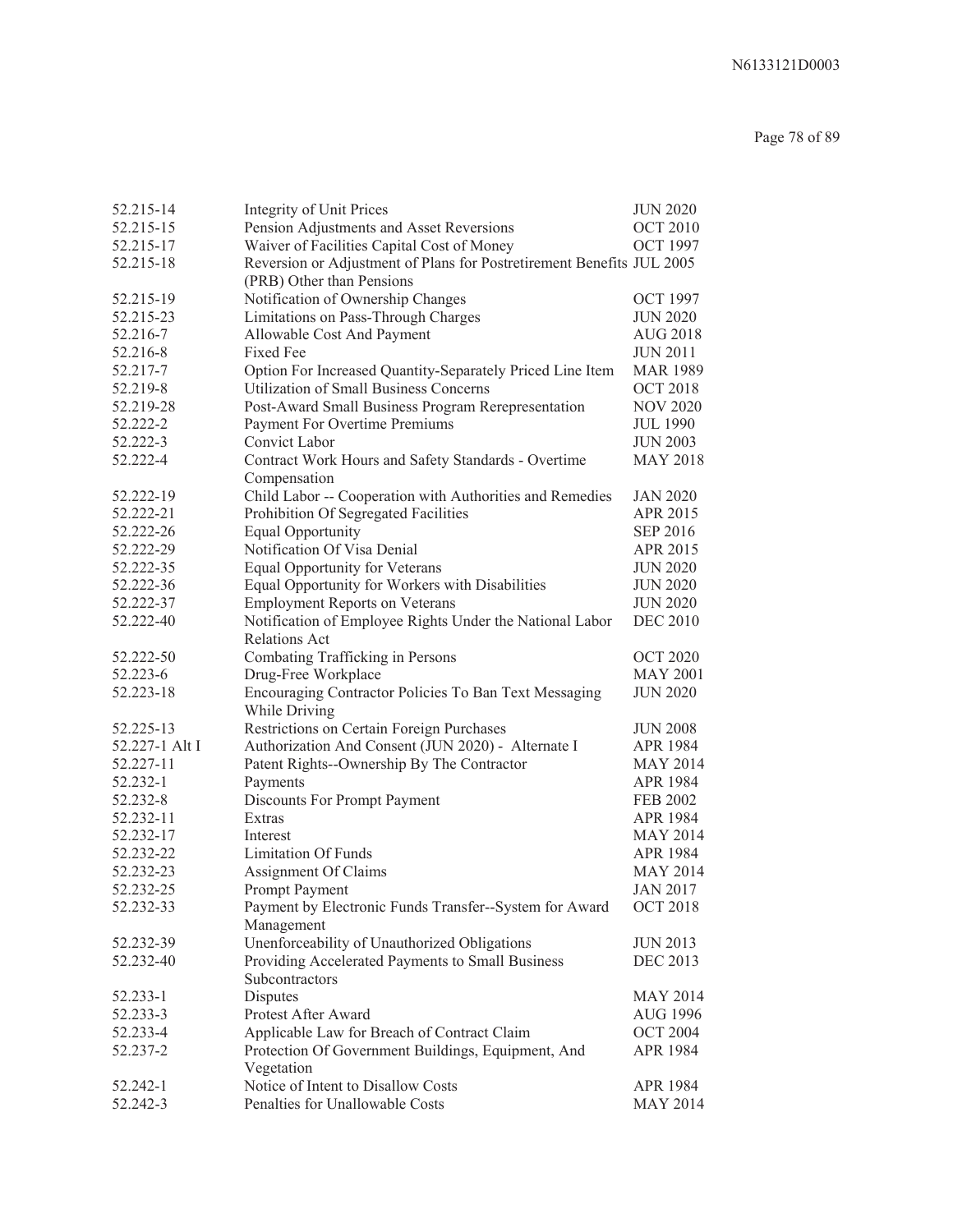| 52.242-4        | Certification of Final Indirect Costs                                        | <b>JAN 1997</b> |
|-----------------|------------------------------------------------------------------------------|-----------------|
| 52.242-13       | Bankruptcy                                                                   | <b>JUL 1995</b> |
| 52.243-1        | Changes--Fixed Price                                                         | <b>AUG 1987</b> |
| 52.243-2        | Changes--Cost-Reimbursement                                                  | <b>AUG 1987</b> |
| 52.244-2        | Subcontracts                                                                 | <b>JUN 2020</b> |
| 52.244-5        | Competition In Subcontracting                                                | <b>DEC 1996</b> |
| 52.244-6        | Subcontracts for Commercial Items                                            | <b>NOV 2020</b> |
| 52.245-1        | <b>Government Property</b>                                                   | <b>JAN 2017</b> |
| 52.245-9        | Use And Charges                                                              | APR 2012        |
| 52.246-24 Alt I | Limitation Of Liability--High Value Items (Feb 1997) -                       | APR 1984        |
|                 | Alternate I                                                                  |                 |
| 52.246-25       | Limitation Of Liability--Services                                            | <b>FEB 1997</b> |
| 52.249-2        | Termination For Convenience Of The Government (Fixed-                        | APR 2012        |
|                 | Price)                                                                       |                 |
| 52.249-6        | Termination (Cost Reimbursement)                                             | <b>MAY 2004</b> |
| $52.251 - 1$    | Government Supply Sources                                                    | APR 2012        |
| 52.252-6        | <b>Authorized Deviations In Clauses</b>                                      | <b>NOV 2020</b> |
| 52.253-1        | <b>Computer Generated Forms</b>                                              | <b>JAN 1991</b> |
| 252.201-7000    | Contracting Officer's Representative                                         | <b>DEC 1991</b> |
| 252.203-7000    | Requirements Relating to Compensation of Former DoD                          | <b>SEP 2011</b> |
|                 | Officials                                                                    |                 |
| 252.203-7001    | Prohibition On Persons Convicted of Fraud or Other Defense- DEC 2008         |                 |
|                 | <b>Contract-Related Felonies</b>                                             |                 |
| 252.203-7002    | Requirement to Inform Employees of Whistleblower Rights                      | <b>SEP 2013</b> |
| 252.203-7003    | Agency Office of the Inspector General                                       | <b>AUG 2019</b> |
| 252.203-7004    | Display of Hotline Posters                                                   | <b>AUG 2019</b> |
| 252.204-7000    | Disclosure Of Information                                                    | <b>OCT 2016</b> |
| 252.204-7003    | Control Of Government Personnel Work Product                                 | APR 1992        |
| 252.204-7012    | Safeguarding Covered Defense Information and Cyber                           | <b>DEC 2019</b> |
|                 | <b>Incident Reporting</b>                                                    |                 |
| 252.205-7000    | Provision Of Information To Cooperative Agreement Holders DEC 1991           |                 |
| 252.209-7004    | Subcontracting With Firms That Are Owned or Controlled By MAY 2019           |                 |
|                 | The Government of a Country that is a State Sponsor of                       |                 |
|                 | Terrorism                                                                    |                 |
| 252.211-7005    | Substitutions for Military or Federal Specifications and<br><b>Standards</b> | <b>NOV 2005</b> |
| 252.211-7007    | Reporting of Government-Furnished Property                                   | <b>AUG 2012</b> |
| 252.215-7002    | <b>Cost Estimating System Requirements</b>                                   | <b>DEC 2012</b> |
| 252.219-7011    | Notification to Delay Performance                                            | <b>JUN 1998</b> |
| 252.222-7006    | Restrictions on the Use of Mandatory Arbitration Agreements DEC 2010         |                 |
| 252.223-7006    | Prohibition On Storage, Treatment, and Disposal of Toxic or SEP 2014         |                 |
|                 | Hazardous Materials                                                          |                 |
| 252.225-7001    | Buy American And Balance Of Payments Program-- Basic                         | <b>DEC 2017</b> |
| 252.225-7016    | Restriction On Acquisition Of Ball and Roller Bearings                       | <b>JUN 2011</b> |
| 252.225-7025    | Restriction on Acquisition of Forgings                                       | <b>DEC 2009</b> |
| 252.225-7048    | <b>Export-Controlled Items</b>                                               | <b>JUN 2013</b> |
| 252.227-7015    | <b>Technical Data--Commercial Items</b>                                      | <b>FEB 2014</b> |
| 252.227-7016    | Rights in Bid or Proposal Information                                        | <b>JAN 2011</b> |
| 252.227-7018    | Rights in Noncommercial Technical Data and Computer                          | FEB 2014        |
|                 | Software--Small Business Innovation Research (SBIR)                          |                 |
|                 | Program                                                                      |                 |